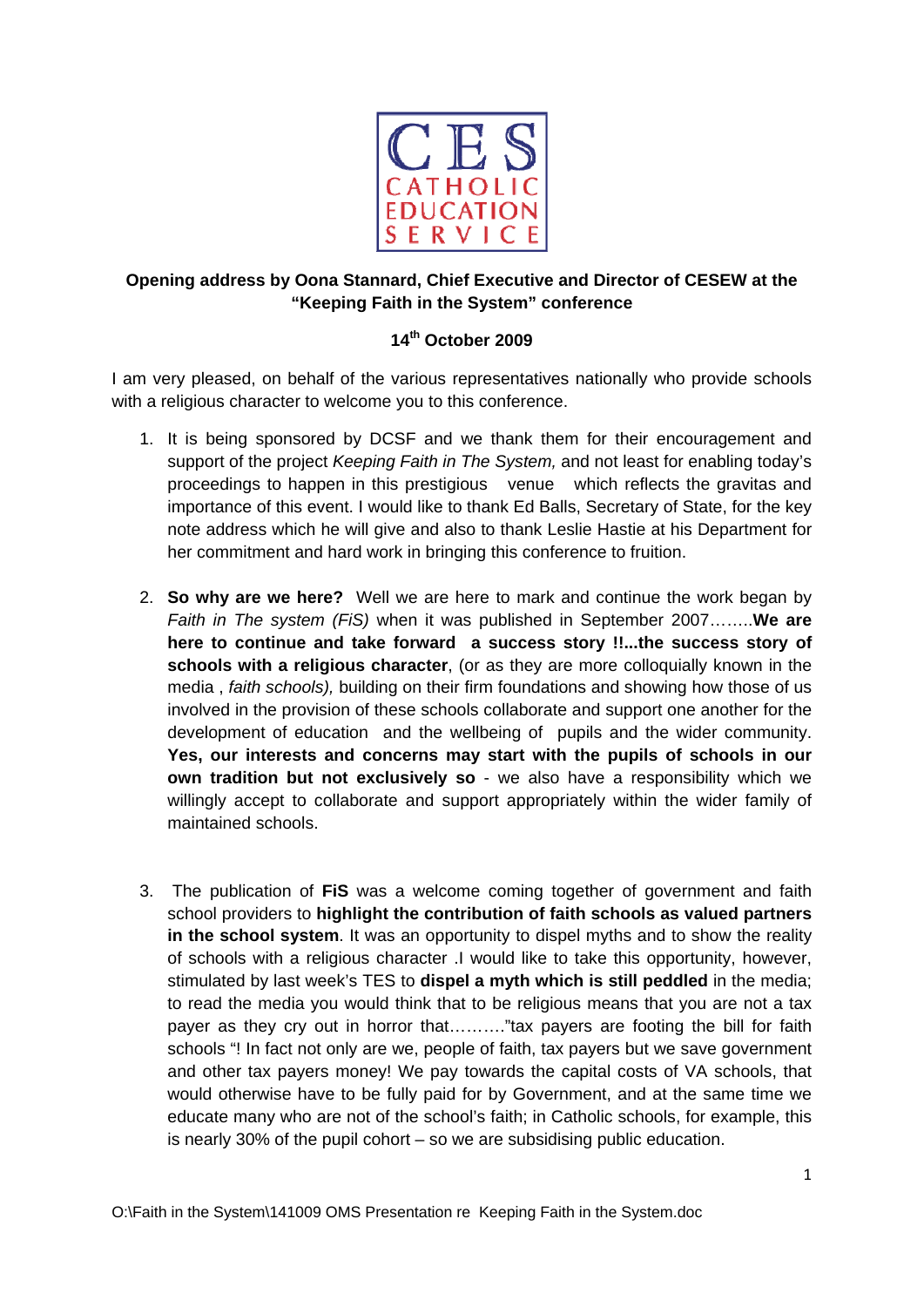- 4. Our society, of which we are all citizens whatever our faith tradition, is fortunate to have schools with a religious character - they have a long and noble history of service and are as relevant and much needed- if not more needed -today as they were when such schools were set up in medieval times and beyond.
- 5. Some of you may not be very familiar with the size of the faith school sector so let me rehearse some of the key figures: ..... **33%** of maintained schools in England have a religious character. **Until 1997** these were **predominantly Christian** but since then we have welcomed the sector becoming more diverse to include eg, more Jewish schools, Muslim, Sikh and Hindu schools as well as more of different Christian denominations. Between us we educate **2 million pupils** in schools with a religious character.
- 6. **So what is it that these schools do?** In essence what schools with a religious character do is to enable children and young people to **achieve highly** whilst simultaneously **learning about and from their own faith,** and learning to **respect the faith and values of others**. The **benefits** of this are felt not just by the pupils and their families but also **further afield** as pupils are formed to be good citizens who will have a commitment to service in the broader society.
- **7.** It is also important to remember that through faith schools we continue to meet the requirements of Article 2, of Protocol 1 of the European Convention on Human rights (ECHR); that is to respect the rights of parents to choose education in conformity with their own religious convictions. We should **never under-estimate the** *buy in* **of** parents that this can choice can bring about. For parents to feel, particularly immigrants and those from disadvantaged circumstances, that the importance of their faith is acknowledged in the very real terms of the availability of a school of their faith (or one where they know their faith will be respected) is a very **powerful force for building trust and partnership.** In this way schools with a religious character are a tangible and **positive response to communities and their needs.**
- 8. Just as significantly, faith schools are an integral part of the **public education system**, playing a strategic role in delivering national policy in education, for example, in providing choice and diversity and in helping to deliver the 5 outcomes of E**very Child Matters.** In short we do **all that is asked of any maintained school but we do it through the lens of our faith traditions,** eg, pupils will learn about promoting community and social cohesion from the values of the faith tradition and then arrangements will be made to apply this in practical ways.
- 9. We don't work in a bubble! Those of us who are providers of faith schools value the important working relationships that we have with our colleagues in government and local authorities. We always aim to try to support their policies mindful that they are elected government but we know that there will be times of creative tension and we